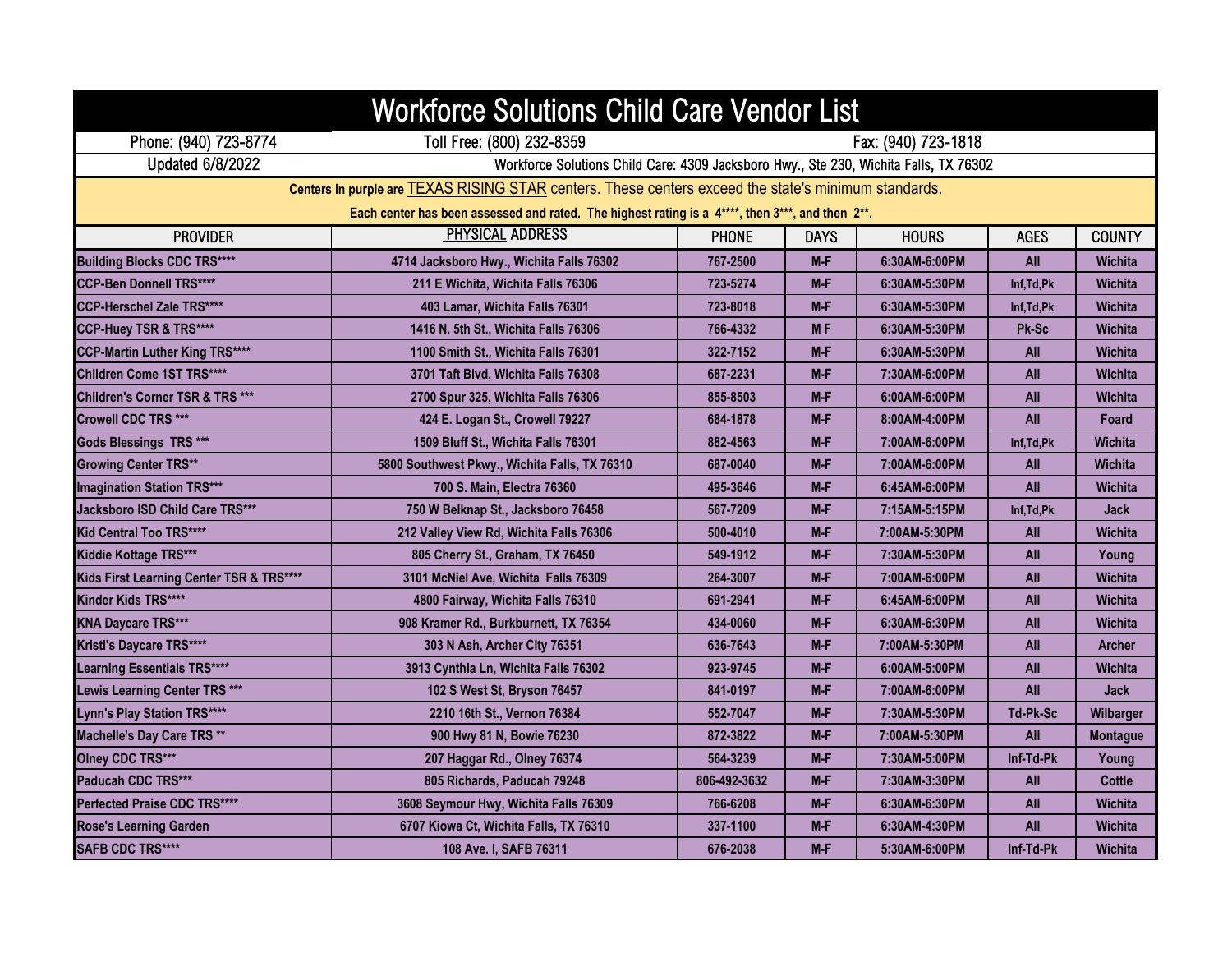| <b>SAFB School Age TRS****</b>                                              | 108 Ave. I, SAFB 76311                                                                                                    | 676-2038 | <b>MF</b> | 5:30AM-6:00PM | Kin- 9 yr       | <b>Wichita</b> |  |
|-----------------------------------------------------------------------------|---------------------------------------------------------------------------------------------------------------------------|----------|-----------|---------------|-----------------|----------------|--|
| <b>SAFB Youth Center TRS****</b>                                            | 108 Ave. I, SAFB 76311                                                                                                    | 676-5437 | <b>MF</b> | 5:30AM-6:00PM | 9 yr-18yr       | Wichita        |  |
| Seymour Road Day School TRS****                                             | 3208 Seymour Rd., Wichita Falls, TX 76309                                                                                 | 322-6262 | M-F       | 6:30AM-5:30PM | All             | <b>Wichita</b> |  |
| School For Little People TSR & TRS****                                      | 909 10th St., Wichita Falls 76301                                                                                         | 766-0575 | M-F       | 7:15AM-5:00PM | Td-Pk           | <b>Wichita</b> |  |
| St. Paul Lutheran School TRS ****                                           | 4405 Hospital Dr., Vernon, TX 76384                                                                                       | 552-6651 | $M-F$     | 8:00AM-5:00PM | Td, Pk, Sc      | Wilbarger      |  |
| Tadpole Childrens Academy **                                                | 921 Scott, Wichta Falls 76301                                                                                             | 723-9977 | M-F       | 5:30AM-8:00PM | All             | <b>Wichita</b> |  |
| Teresa Love TRS**                                                           | 703 W. Coleman, Iowa Park, TX 76367                                                                                       | 636-4198 | M-F       | 6:30AM-5:30PM | Td-Pk-Sc        | Wichita        |  |
| Turner CDC TRS****                                                          | 219 E. 3rd St., Quanah, TX 79252                                                                                          | 663-6823 | $M-F$     | 7:00AM-4:00PM | All             | Hardeman       |  |
| YMCA Dillard Early Learning TRS****                                         | 5001 Bartley Dr., Wichita Falls 76302                                                                                     | 855-2301 | $M-F$     | 6:00AM-6:00PM | All             | <b>Wichita</b> |  |
|                                                                             | Many centers above are TEXAS SCHOOL READY and TEXAS RISING STAR. Notations next to their name indicate that they are both |          |           |               |                 |                |  |
| **** Centers that are only TEXAS SCHOOL READY are listed in blue below.**** |                                                                                                                           |          |           |               |                 |                |  |
| <b>Legacy Church dba Lion Cub Academy</b>                                   | 1133 Ridgeway Dr, Wichita Falls 76306                                                                                     | 386-9122 | $M-F$     | 6:00AM-6:00PM | Td-Pk-Sc        | <b>Wichita</b> |  |
| <b>Little World Learning Center</b>                                         | 403 S. Ave. D. Burkburnett 76354                                                                                          | 569-1777 | $M-F$     | 6:30AM-6:00PM | All             | Wichita        |  |
| Oh <sub>2</sub> BKids                                                       | 3101 10th St., Wichita Falls 76309                                                                                        | 761-6067 | $M-F$     | 5:00AM-6:30PM | All             | <b>Wichita</b> |  |
| <b>Stepping Stones in Development CCC</b>                                   | 3001 Carter Ave, Wichita Falls 76308                                                                                      | 689-8906 | $M-F$     | 6:45AM-5:45PM | <b>Td-Pk-Sc</b> | <b>Wichita</b> |  |
| The Bridge Christian School                                                 | 4725 K-Mart Dr. Wichita Falls 76308                                                                                       | 691-1651 | $M-F$     | 7:00AM-5:30PM | All             | Wichita        |  |
| <b>Academy For Kids</b>                                                     | 1522 Weeks St., Wichita Falls 76302                                                                                       | 767-0014 | M-F       | 6:30AM-5:30PM | All             | Wichita        |  |
| <b>Bethel Childrens DCC</b>                                                 | 209 Tennessee St. Graham 76450                                                                                            | 549-1703 | M-F       | 6:30AM-5:30PM | All             | Young          |  |
| <b>Brenda Lewis</b>                                                         | 807 S FM 369, Burkburnett, 76354                                                                                          | 636-2120 | $M-F$     | 6:30AM-5:30PM | All             | Wichita        |  |
| <b>Cherished Dreams</b>                                                     | 105 Herring St, Nocona 76255                                                                                              | 825-7182 | M-F       | 7:00AM-5:30PM | All             | Montague       |  |
| <b>CornerStreet Daycare Center</b>                                          | 136 Bowman Rd., Wichita Falls 76308                                                                                       | 704-8324 | M-F       | 7:00AM-6:00PM | All             | Wichita        |  |
| <b>Country Campus Inc.</b>                                                  | 801 W. Olive, Holliday 76366                                                                                              | 586-0102 | M-F       | 7:00AM-5:30PM | All             | Archer         |  |
| <b>Discovery Days</b>                                                       | 2003 Fannin St/PO BOX 1978, Vernon 76384                                                                                  | 552-7661 | M-F       | 7:30AM-5:00PM | All             | Wilbarger      |  |
| <b>Dora Contreras</b>                                                       | 2808 Pennsylvania Rd, Wichita Falls 76309                                                                                 | 631-5975 | M-F       | 7:00AM-6:00PM | All             | Wichita        |  |
| <b>First Baptist Church CDC</b>                                             | 216 S. Main St., Henrietta, TX 76365                                                                                      | 538-5217 | $M-F$     | 6:50AM-5:30PM | All             | Clay           |  |
| Grace Ugochi Okoronkwo                                                      | 4803 Lindale Dr, Wichita Falls 76310                                                                                      | 217-5878 | M-F       | 6:00AM-6:00PM | All             | Wichita        |  |
| Itty Bitty Child Care                                                       | 900 West Hwy St, Iowa Park 76367                                                                                          | 592-4295 | M-F       | 6:30AM-5:30PM | All             | Wichita        |  |
| <b>Itty Bitty 2</b>                                                         | 200 S Yosemite St, Iowa Park 76367                                                                                        | 592-5437 | $M-F$     | 5:30AM-6:30PM | All             | Wichita        |  |
| Jen's Day Care                                                              | 728 Pease St, Vernon 76384                                                                                                | 218-7883 | M-F       | 6:30AM-5:30PM | All             | Wilbarger      |  |
| Julie Lynn Lavy                                                             | 214 W. Commerce St. Henrietta 76365                                                                                       | 781-8429 | $M-F$     | 7:00AM-5:30PM | All             | Clay           |  |
| <b>Kidz Zone</b>                                                            | 901 W Smith Ave, Iowa Park, TX 76367                                                                                      | 444-4511 | $M-F$     | 6:00AM-6:00PM | All             | Wichita        |  |
| <b>Learn and Play</b>                                                       | 420 N. 6th St., Jacksboro 76458                                                                                           | 507-3113 | M-F       | 6:00AM-6:00PM | Inf-Td-Pk       | <b>Jack</b>    |  |
| <b>Learning Depot</b>                                                       | 1504 Norman St, Wichita Falls 76302                                                                                       | 264-2188 | $M_F$     | 5:30AM-5:30PM | All             | Wichita        |  |
| <b>Lewis Learning Center Graham</b>                                         | 1036 Royal Ln, Graham 76450                                                                                               | 841-0197 | $M-F$     | 7:00AM-6:00PM | All             | Young          |  |